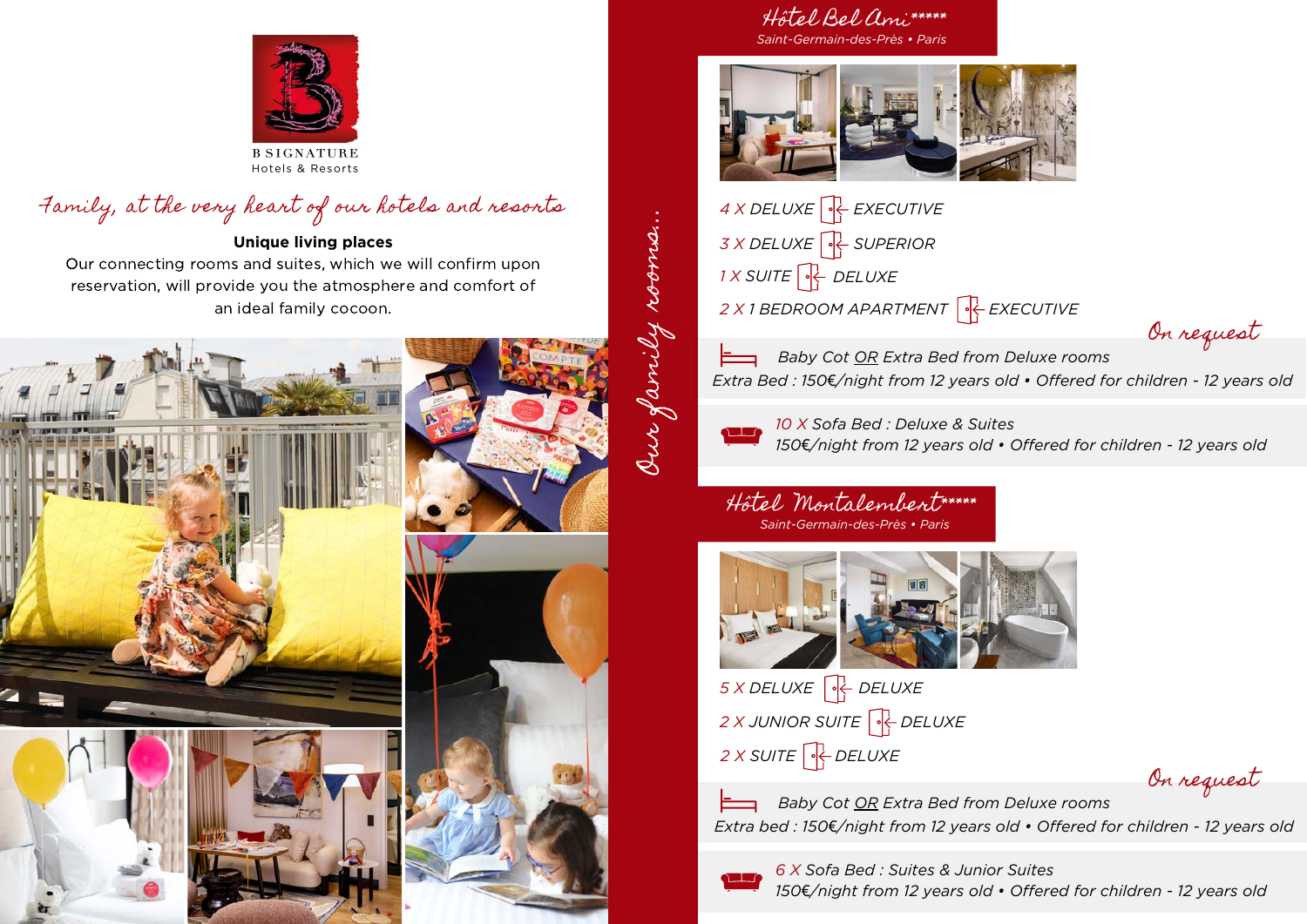



*5 X DELUXE DELUXE 5 X SUPERIOR SUPERIOR 1 X MARQUIS APARTMENT PRESTIGE*

On request

*Baby Cot from Superior rooms Extra bed : 150*€*/night from 12 years old • Offered for children - 12 years old Extra Bed from Deluxe rooms*

*5 X Sofa Bed : Suites & Apartment • Offered*





*10 X DELUXE PRESTIGE 4 X SUPERIOR EXECUTIVE SUITE*

On request

*Baby Cot from Superior rooms Extra bed : 150*€*/night from 12 years old • Offered for - 12 years old Extra Bed from the Apartment*

*10 X Sofa Bed 1 person (child) : Prestige • Offered 9 X Sofa Bed 2 persons : Prestige & Executive Suites, Apartment • Offered*

### Hôtel Edouard 7\*\*\*\* *Opera • Paris*



*1 X JUNIOR SUITE CLASSIC OPERA VIEW 2 X SUITE OPERA VIEW CLASSIC OPERA VIEW 5 X SUPERIOR OPERA VIEW CLASSIC OPERA VIEW 2 X DELUXE OPERA VIEW DELUXE OPERA VIEW* On request



*Baby Cot OR Extra Bed from Deluxe Opera Rooms Extra Bed : 150*€*/night from 12 years old • Free for - 12 years old*



Our family rooms...

Our family rooms.

*7 X Sofa Bed : Suites & Junior Suites 150*€*/night from 12 years old • Free for children - 12 years old*

### Hotel Manapany\*\*\*\*\* *St Barths*



*10 X OCEAN DELUXE OCEAN PRESTIGE 2 X BEACH PRESTIGE BEACH PRESTIGE 1X OCEAN PRESTIGE JACUZZI*  $\left|\frac{1}{2}\right|$  *OCEAN DELUXE* 

*Baby Cot in all rooms*





*Extra Bed in Ocean Prestige or Ocean Prestige Jacuzzi Extra bed : 150*€*/night from 12 years old*



*28 X Sofa Bed - Only for children: From the Ocean Prestige • 50*€*/night between 7 and 12 years old.*